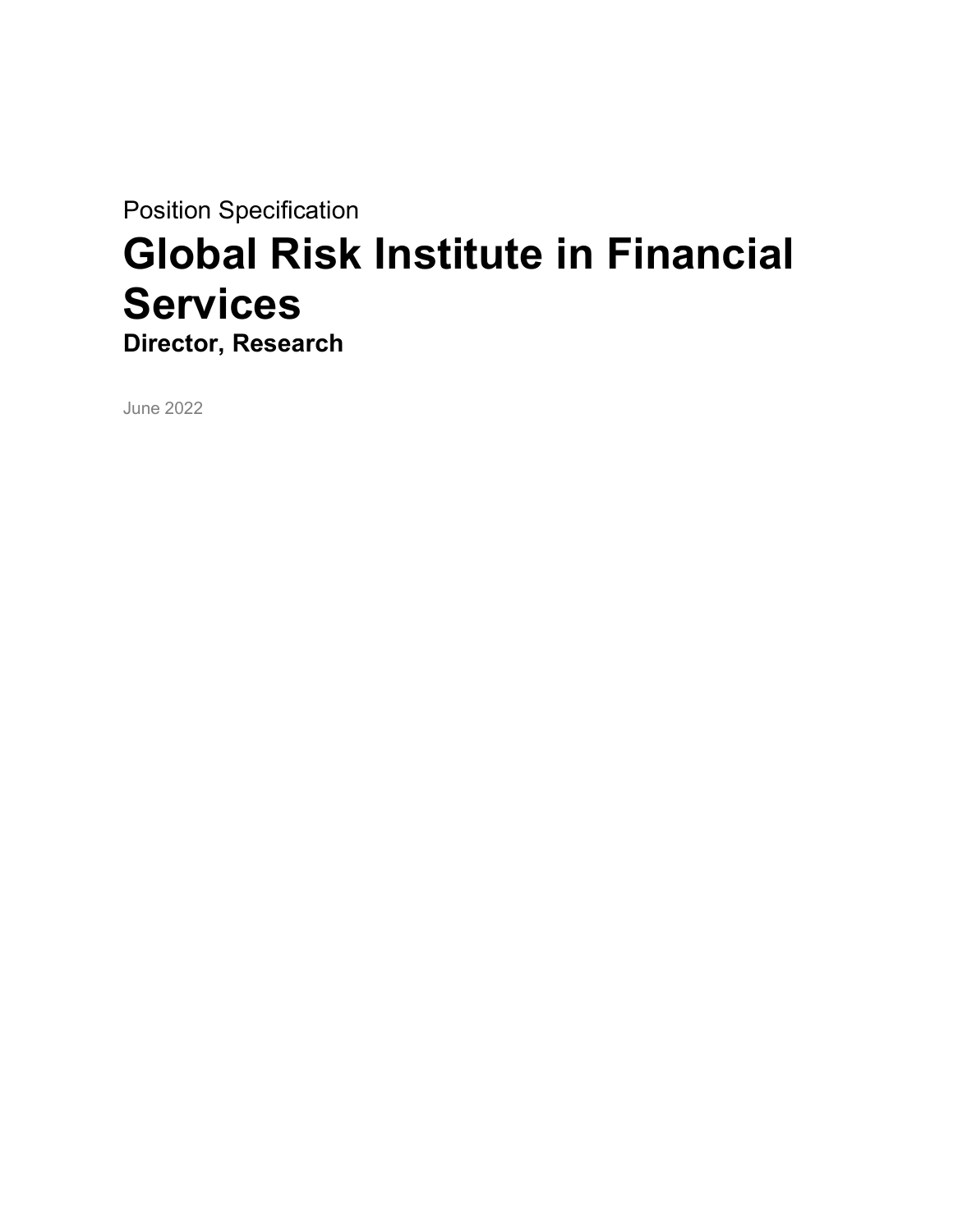## POSITION SPECIFICATION

| <b>Position</b>                         | Director, Research                                           |
|-----------------------------------------|--------------------------------------------------------------|
| Company                                 | Global Risk Institute in Financial Services                  |
| Location                                | 55 University Avenue, Suite 1801<br>Toronto, Ontario M5J 2H7 |
| <b>Reporting</b><br><b>Relationship</b> | Managing Director, Research                                  |
| For more information                    | sang@globalriskinstitute.org                                 |

# COMPANY BACKGROUND / CULTURE

The Global Risk Institute (GRI) is a premier organization that defines thought leadership in risk management for the financial industry. GRI brings together leaders from industry, academia, and government to draw actionable insights on risks globally.

The organization was founded in 2010 as a result of efforts by the financial industry and the federal government to build capacity to manage and prevent risks within Canada's financial institutions and to build a global profile for the industry.

Through engagement activities with its member institutions, GRI builds integrated risk management capacity for private and public sector professionals. It also acts as a hub, stimulating evidence-based debate among regulators, practitioners and academics engaged in risk. GRI's objectives are to:

- Build risk management capacity in the financial services industry
- Leverage our convening capability to foster effective conversations among the public and private financial sectors
- Deepen and broaden our collective understanding of financial industry risks through research, education, and events
- Continue to expand our financial industry membership reach and engagement, while building our brand in risk management

GRI has become the leading forum for ideas, engagement and emerging trends in risk management in the financial services sector and is well positioned for the future. Through ongoing growth in its partnerships, membership and programming, GRI continues to build strong connections, provide critical research, education and events for risk leaders globally.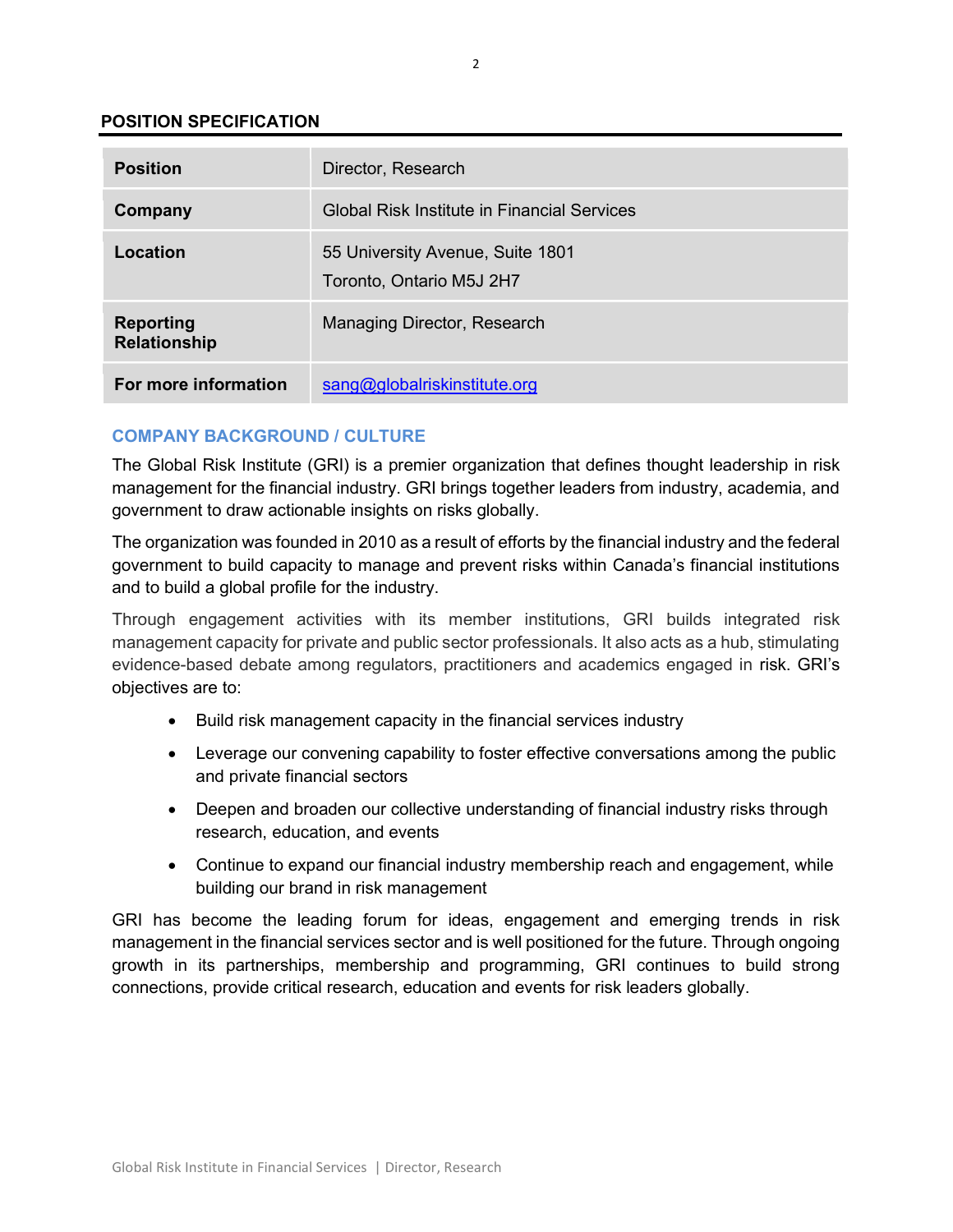### KEY RESPONSIBILITIES

The Director, Research will report to the Managing Director, Research. His/her primary responsibility is to support the Managing Director, Research in the management of both GRI's internal and external research projects and in building GRI's research strategy.

Specific responsibilities include:

- Help build GRI's research profile through:
	- $\circ$  Building out GRI's key research capabilities by oversight of the production of research deliverables
	- $\circ$  Speaking in GRI's programs and in non-GRI events and conferences
	- $\circ$  Engaging with GRI members and key stakeholders on GRI research related matters
- Work with the Managing Director, Research to enhance GRI's participation in research conferences, workshops, panel/roundtable discussions and international events
- Assist the Managing Director, Research in identifying potential research partners at prominent universities and other research organizations
- Development of GRI's strategic foresight capability
	- $\circ$  Build a strategic foresight program to facilitate identification of emerging and future risks and opportunities
	- $\circ$  Advocate the use of strategic foresight methods for GRI members for risk management
	- $\circ$  Foster relationships and explore partnerships with leading foresight organizations
- Administrate GRI's internal research portfolio
	- o Oversee production of GRI research deliverables, in terms of scheduling, final production and marketing
	- $\circ$  Assist the Managing Director, Research in setting internal research directions and management of the internal research team

## PROFESSIONAL EXPERIENCE/QUALIFICATIONS

Candidates will require a broadly-based and integrated understanding of risk and its implications for both the financial system as a whole and for individual players, as well as the ability to communicate research findings in ways that inform and engage decision makers.

Success in the role of Director, Research will require:

- Ability to work as an effective team player
- Strong relationship-building skills
- Ability to communicate effectively and professionally with a broad range of people, from academics to executives and board members at major financial institutions
- Strong organizational skills and time-management skills